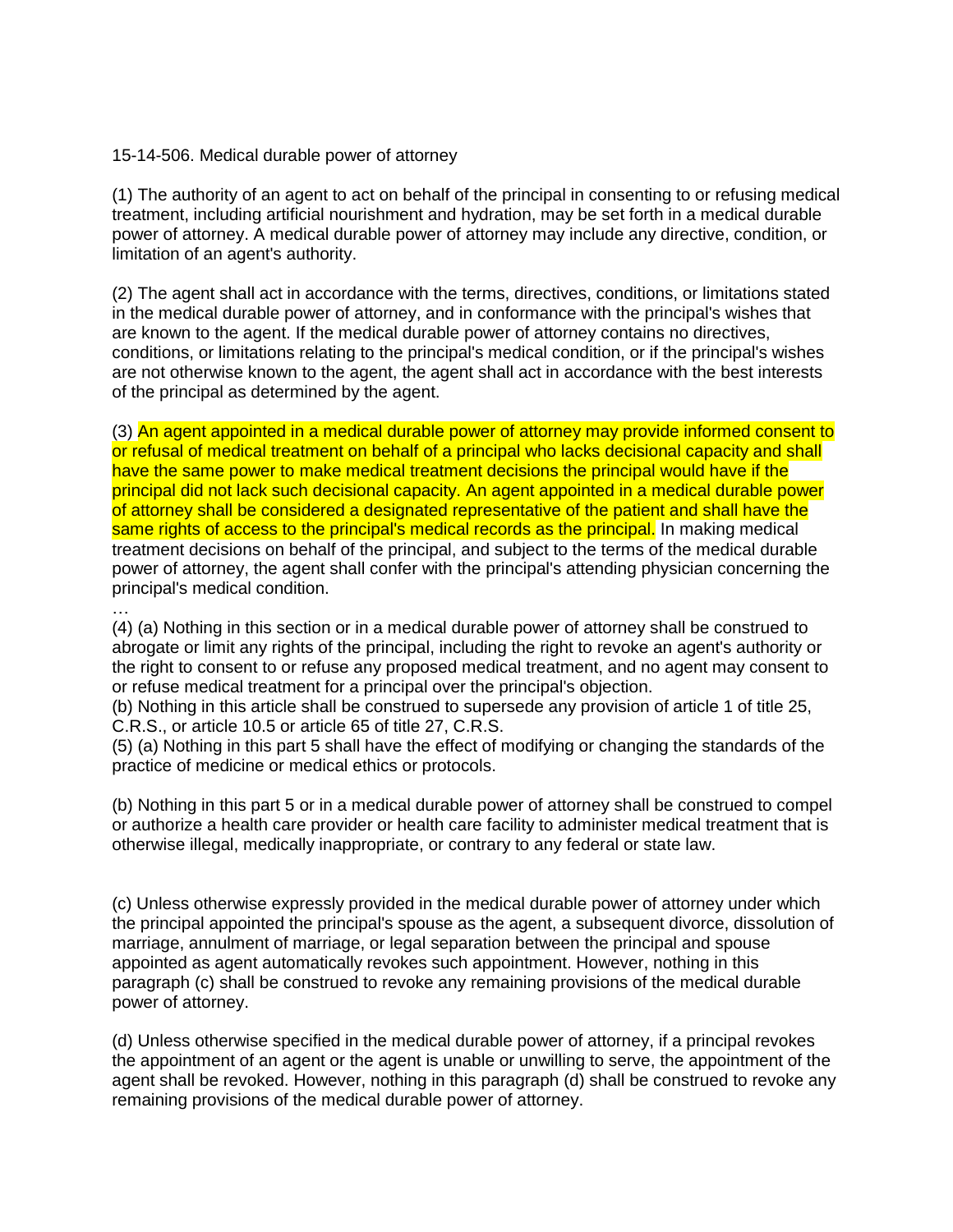(6) (a) This part 5 shall apply to any medical durable power of attorney executed on or after July 1, 1992. Nothing in this part 5 shall be construed to modify or affect the terms of any durable power of attorney executed before such date and which grants medical treatment authority. Any such previously executed durable power of attorney may be amended to conform to the provisions of this part 5. In the event of a conflict between a medical durable power of attorney executed pursuant to this part 5 and a previously executed durable power of attorney, the provisions of the medical durable power of attorney executed pursuant to this part 5 shall prevail.

(b) Unless otherwise specified in a medical durable power of attorney, nothing in this part 5 shall be construed to modify or affect the terms of a declaration executed in accordance with the "Colorado Medical Treatment Decision Act", article 18 of this title.

## 15-14-507. Transfer of principal

(1) A health care provider or health care facility shall provide notice to a principal and an agent of any policies based on moral convictions or religious beliefs of the health care provider or health care facility relative to the withholding or withdrawal of medical treatment. Notice shall be provided, when reasonably possible, prior to the provision of medical treatment or prior to or upon the admission of the principal to the health care facility, or as soon as possible thereafter.

(2) A health care provider or health care facility shall provide for the prompt transfer of the principal to another health care provider or health care facility if such health care provider or health care facility wishes not to comply with an agent's medical treatment decision on the basis of policies based on moral convictions or religious beliefs.

(3) An agent may transfer the principal to the care of another health care provider or health care facility if an attending physician or health care facility does not wish to comply with an agent's decision for any reason other than those described in subsection (1) of this section.

(4) The transfer of a principal to another health care provider or health care facility in accordance with the provisions of this section shall not constitute a violation of Title XIX of the federal "Social Security Act", 42 U.S.C., sec. 1395dd, regarding the transfer of patients.

(5) Nothing in this section shall relieve or exonerate an attending physician or health care facility from the duty to provide for the care and comfort of the principal pending transfer pursuant to this section.

## 15-14-508. Immunities

(1) An agent or proxy-decision maker, as established in article 18.5 of this title, who acts in good faith in making medical treatment decisions on behalf of a principal pursuant to the terms of a medical durable power of attorney shall not be subject to civil or criminal liability therefor.